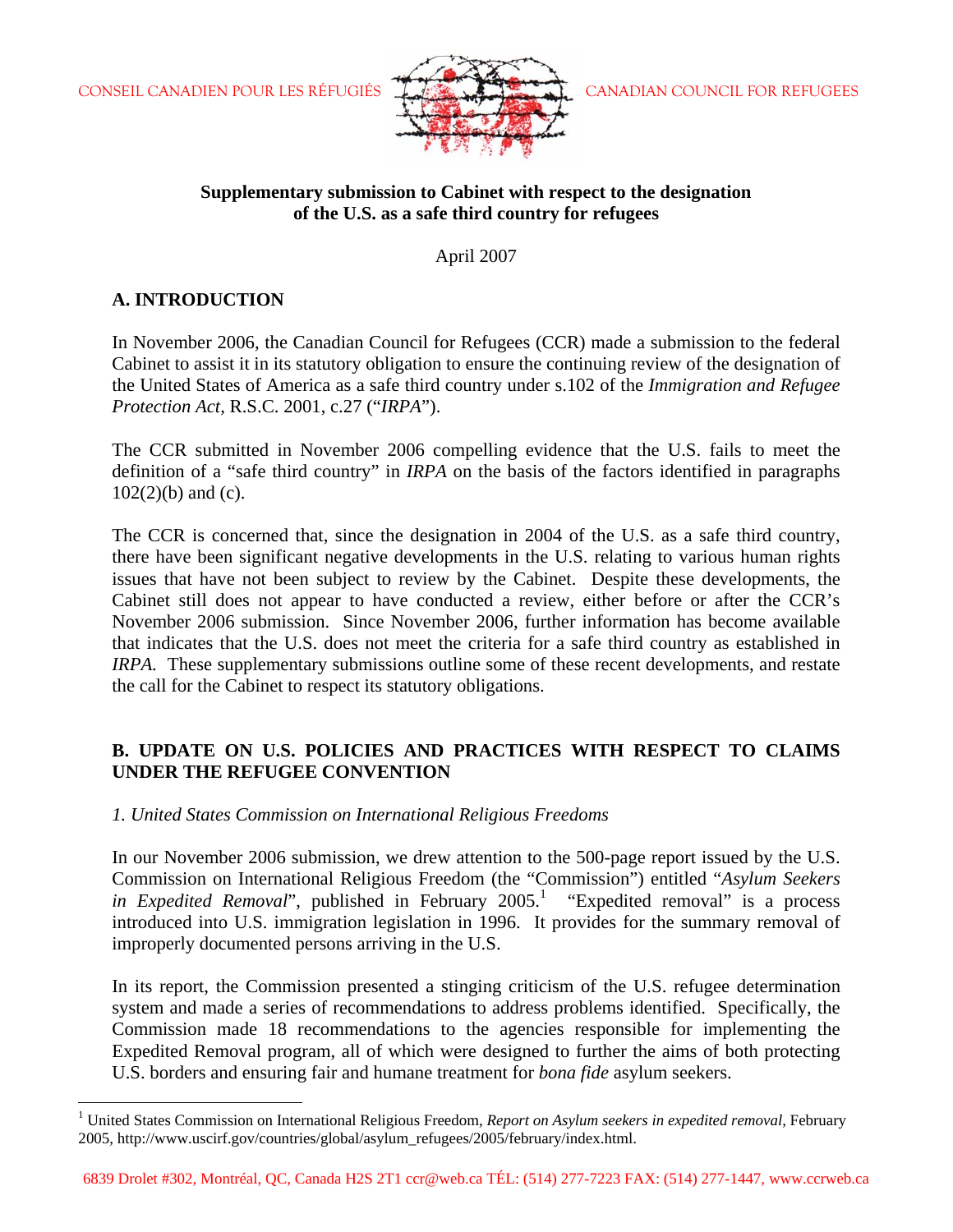In February 2007, the Commission presented a two-year review of its recommendations, in response to requests from two Senators for a report on progress made. They concluded that the problems identified in the original report remain unresolved, and that the "majority of its recommendations have not been implemented."<sup>2</sup> The Commissions' chair, Felice D. Gaer, criticized the Department of Homeland Security for expanding the scope of Expedited Removal from a port-of-entry program to one that covers the entire land and sea border of the United States. The Report further criticized Customs and Border Protection for failing to institute any of the five recommendations made by the Commission to improve oversight, including measures as simple as adding videotape monitoring systems to all border patrol stations and ports of entry or employing so-called testers to verify that procedures are followed correctly. The Report also criticized Immigration and Customs Enforcement for failing to take any steps to improve the prison-like conditions under which asylum seekers are detained or ensure that release criteria are applied uniformly. According to the Commission's press release:

Congress intended Expedited Removal, written into law in 1996, to protect U.S. borders and *bona fide* asylum seekers. As this policy is being implemented, though, it has put asylum seekers at risk of being returned to countries where they face persecution.

That has helped turn the United States, a nation founded by people fleeing repression, into a country of bureaucratic walls and mazes where victims are sent back to their tormentors or thrown into U.S. jails alongside criminals pending a judgment on asylum. $3$ 

As stated in our November 2006 submission, the problems in the U.S.'s policies and practices identified by the Commission in 2005 lead to refugees being denied protection and placed in a situation where they face refoulement, in contravention of the U.S.' obligations under Article 33 of the Refugee Convention. The Commission's two-year review is evidence not only that these problems persist, but also of an apparent indifference to the problems on the part of the U.S. Administration. This evidence is directly relevant to the assessment of whether the U.S. meets the definition of a safe third country, taking into account the factors set out in the *Immigration and Refugee Protection Act*.

# *2. Detention*

1

On 22 February 2007, the Women's Commission for Refugee Women and Children and Lutheran Immigration and Refugee Service (LIRS) issued a report entitled "*Locking Up Family*  Values: The Detention of Immigrant Families",<sup>4</sup> which found significant problems with the U.S. treatment of immigrant families in detention.

 $2^2$  U.S. Commission on International Religious. Freedom, "U.S.CIRF Finds Disappointing Response from Departments of Justice and Homeland Security to its Recommendations on Expedited Removal Process", Press Release, 8 February 2007, http://www.U.S.cirf.gov/mediaroom/press/2007/february/20070208Response.html. 3 *Ib.* 

<sup>4</sup> Women's Commission for Refugee Women and Children issued a report entitled "*Locking Up Family Values: The Detention of Immigrant Families"*, http://www.womenscommission.org/pdf/famdeten.pdf.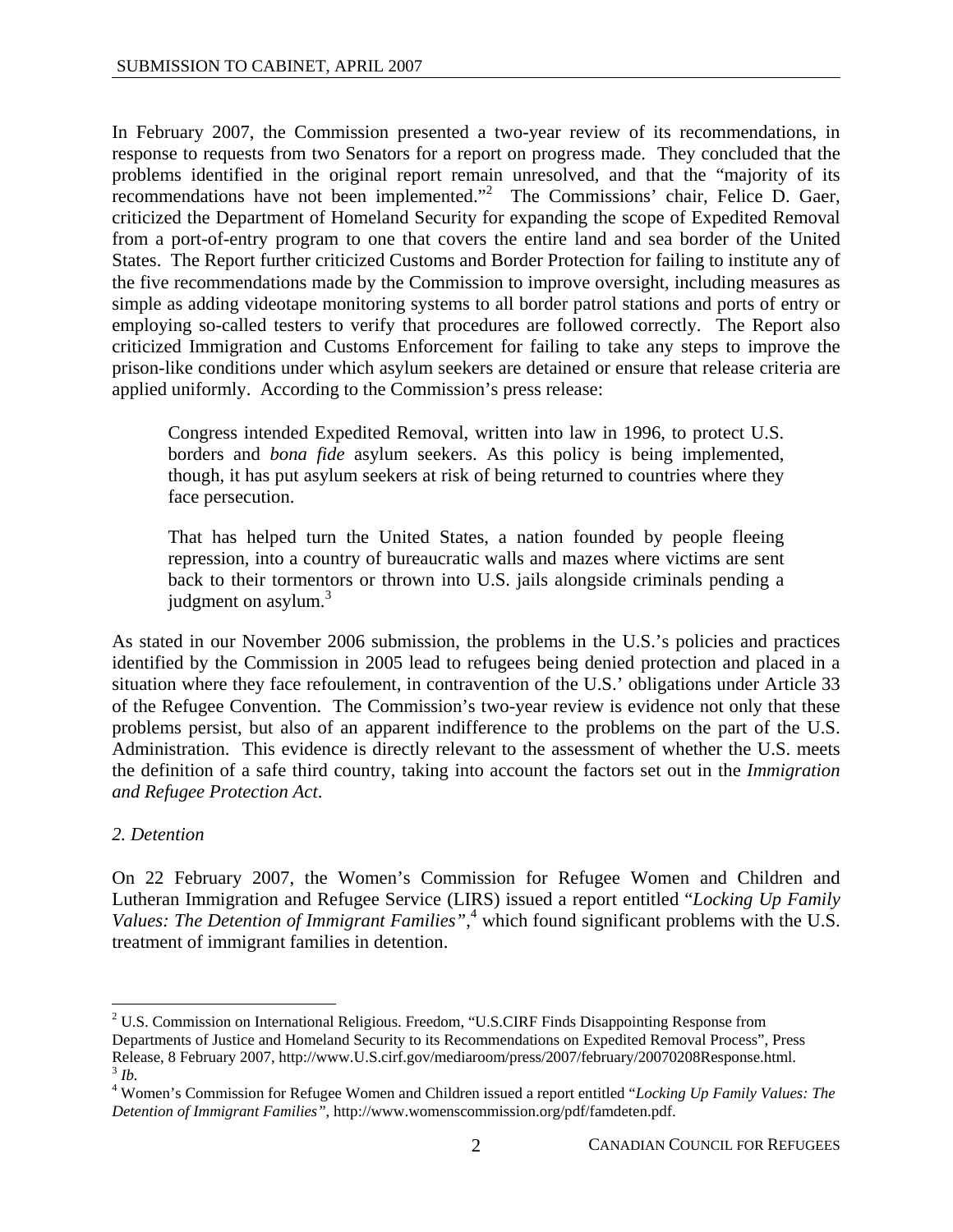The Report details prison-like conditions at the Department of Homeland Security's facilities that house families, including asylum seekers, who are in immigration proceedings. The Women's Commission and LIRS visited the T. Don Hutto Residential Center in Texas and the Berks Family Shelter Care Facility in Pennsylvania and talked with detained families as well as former detainees and ICE officials. The delegation found families, many with young children, detained in harsh conditions, for days, months and sometimes years. These families are held in penal settings where residents are deprived of the right to live as a family unit, denied adequate medical and mental health care, and face overly harsh disciplinary tactics.

The Report notes that the detention of families expanded dramatically in 2006 with the opening of a family facility in Texas, and represents a major shift in the U.S. government's treatment of families in immigration proceedings.

Canadians were made aware of the harsh conditions at the Hutto detention centre when a 9-yearold Canadian citizen child, Kevin Yourdkhani, was held there with his parents, in February and March 2007. He was eventually able to return to Canada when the Canadian government, taking into account the best interests of their child, issued temporary permits to Kevin's parents.<sup>5</sup>

As pointed out by the report, the treatment of detained families in the U.S. violates a number of provisions of the Universal Declaration on Human Rights, the International Covenant on Civil and Political Rights and the Convention on the Rights of the Child. The use of detention against families seeking asylum and the conditions in which they are detained also conflict with obligations under the Refugee Convention, and with the detention guidelines issued by the UN High Commissioner for Refugees, which are themselves predicated on the Refugee Convention.<sup>6</sup> The report also gives details of a number of barriers to access to counsel for detainees which in turn is likely to influence whether all refugee detainees receive protection from refoulement.

The information in the report therefore constitutes another factor against considering the U.S. as a safe third country, based on its policies and practices with respect to claims under the Refugee Convention and with respect to obligations under the Convention against Torture, its human rights record and its compliance (or lack of compliance) with Article 33 of the Refugee Convention and Article 3 of the Convention Against Torture.

#### *3. Update on Recently Introduced Waivers to the "Material Support for Terrorism" Bar*

On 11 January 2007, the Department of Homeland Security announced several changes to the "material support" for terrorism restrictions U.S. asylum law. As canvassed in CCR's November 2006 report, an individual in the United States may be barred from both asylum and withholding of removal for providing "material support" to "terrorist organizations,"<sup>7</sup> regardless of whether

 $\overline{a}$ 

<sup>&</sup>lt;sup>5</sup> CBC news, "Canadian boy, Iranian parents headed to Toronto from Texas prison", 21 March 2007.

<sup>&</sup>lt;sup>6</sup> UNHCR, Revised Guidelines on Applicable Criteria and Standards Relating to the Detention of Asylum Seekers, February 1999.

<sup>&</sup>lt;sup>7</sup> "Material support" includes the "transfer of funds, or other material financial benefit." 8 U.S.C.A. §

<sup>1182(</sup>a)(3)(B)(iv)(VI) (2005). See generally Immigration And Refugee Clinic & Int'l Human Rights Clinic, Harvard Law School, *Preliminary Findings and Conclusions on the Material Support for Terrorism Bar as applied to the*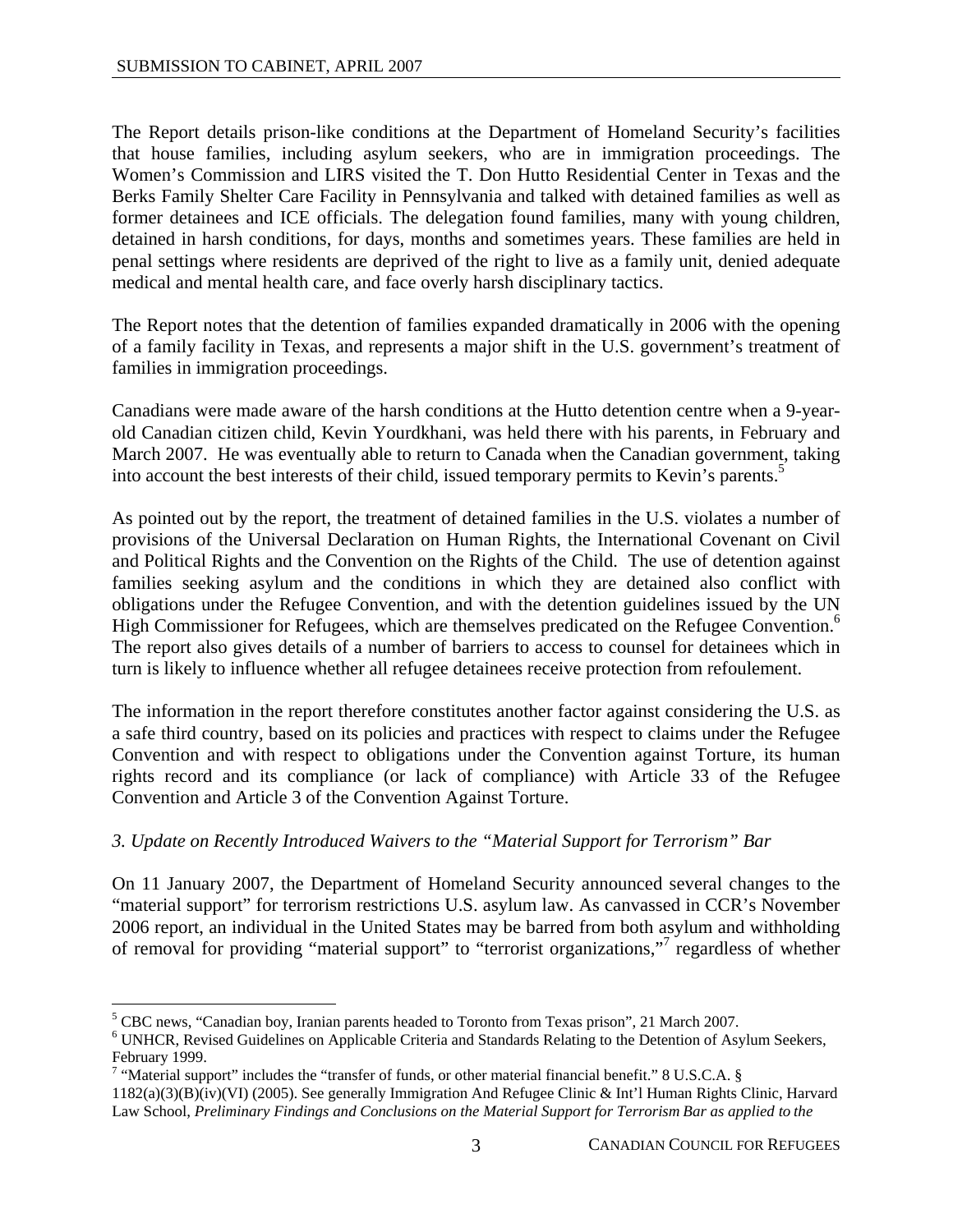the individual had actual knowledge of the terrorist activities<sup>8</sup> or whether the individual was acting under duress.<sup>9</sup> This contradicts international and Canadian legal standards that allow a duress defence,<sup>10</sup> and require an applicant's individual responsibility for an act to be established in order to justify exclusion of the individual from refugee protection.<sup>11</sup>

In January 2007, the Department of Homeland Security announced its intent to use its authority to exempt some asylum seekers and others from the "material support" for terrorism bar. The administration also announced that it will seek legislation from Congress to allow it to exempt other groups, for example to allow for the resettlement of members and combatants of armed groups that have supported U.S. forces. According to the Press Release issued by the Department of Homeland, the Secretary, Michael Chertoff, undertook to use his "discretionary authority to permit consideration of applications for refugee status, asylum or adjustment of status from some who have provided material support to groups while under duress."<sup>12</sup>

However, the Refugee Council USA reported that as of March 2007, no asylum or adjustment of status applicants had been issued a waiver, and that an unknown number of asylum seekers in removal proceedings remain at risk of deportation because there is still no process by which to apply for a waiver.<sup>13</sup> These waivers, if and when they are in fact issued, will provide minimal relief to asylum seekers, will remain discretionary and fail to treat the full extent of the problem posed by the material support bar, given that they extend to cover only a very select portion of the refugees and asylum seekers at risk. The flawed language of the definitions used to label individuals as supporters of "terrorist organizations" remains unchanged.<sup>14</sup>

As a result, despite the acknowledgement of the problem by the U.S. government, the rules relating to "material support" continue to leave refugees exposed to refoulement, in violation of the U.S.'s obligations under Article 33 of the Refugee Convention and Article 3 of the Convention Against Torture.

*Overseas Resettlement of Refugees from Burma* (2006),

10 United Nations High Commissioner for Refugees, Guidelines on International Protection: Application of the Exclusion Clauses: Article 1F of the 1951 Convention Relating to the Status of Refugees ¶ 22 (Sept. 4, 2003). For Canadian jurisprudence, see Bermudez v. MCI, [2005] F.C.J. No. 345; Canada MCI v. Asghedom, [2001] F.C.J. No. 1350; Ramirez v. M.E.I. (1992), 2 F.C. 306 (C.A.); Moreno v. M.E.I., [1994] 1 F.C. 298 (C.A.); Sivakumar v. MCI [1994], 1 FC 433.<br> $^{11}$  *Id.* at ¶ 18.

 $\overline{a}$ 

http://www.law.harvard.edu/academics/clinical/asylum\_law/Material\_Support\_Study.pdf. 8

<sup>&</sup>lt;sup>8</sup> The language of "should not reasonably have known" in 8 U.S.C.A. § 1182(a)(3)(B) appears to be an objective standard that requires no actual knowledge.

<sup>&</sup>lt;sup>9</sup> In a non-precedential opinion, the U.S. Court of Appeals for the Third Circuit recently affirmed a Board of Immigration Appeals (BIA) ruling that a Colombian asylum applicant who paid war taxes to a terrorist group was ineligible for refugee protection because he had voluntarily engaged in a terrorist activity. The court, however, declined to rule on whether involuntary conduct could be considered "engag[ing] in a terrorist activity." *Arias v. Gonzales*, 2005 WL 1811822, at \*2, \*4 (3d Cir. 2005).

<sup>&</sup>lt;sup>12</sup> Department of Homeland Security, Statement by Homeland Security Secretary Michael Chertoff on the Intention to Use Discretionary Authority for Material Support to Terrorism, 19 January 2007,

http://www.dhs.gov/xnews/releases/pr\_1169465766808.shtm.<br><sup>13</sup> Refugee Council USA, "Administration's Actions to Address the Material Support Problem as of March 2007",<br>27 March 2007, http://www.refugeecouncilusa.org/ms-bac

<sup>&</sup>lt;sup>14</sup> For further information, see Human Rights First, "Refugees at Risk under Sweeping "Terrorism" Bar", undated, last visited 26 April 2007, http://www.humanrightsfirst.org/asylum/asylum\_refugee.asp.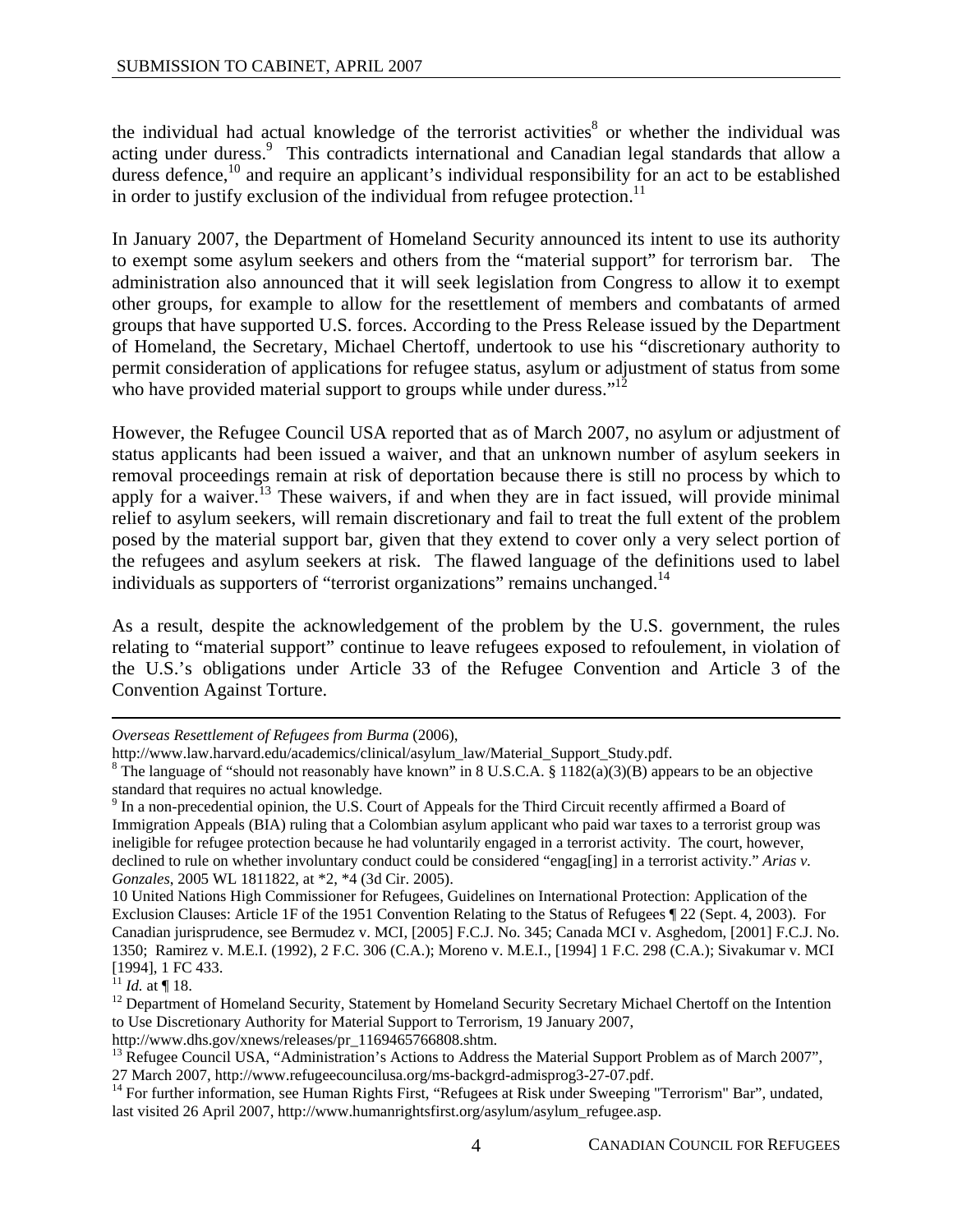# **C. UPDATE ON U.S. PRACTICES WITH RESPECT TO OBLIGATIONS UNDER THE CONVENTION AGAINST TORTURE**

### *1. Human Rights Watch Report, The 'Stamp of Guantánamo'*

On 29 March 2007, Human Rights Watch issued a 43-page report entitled "*The 'Stamp of Guantánamo': The Story of Seven Men Betrayed by Russia's Diplomatic Assurances to the*  United States",<sup>15</sup> documenting the forced return by the U.S. of former Guantánamo detainees to Russia in 2004 to face torture and other abuse, despite Moscow's pledge to the U.S. government that they would be treated humanely.

The seven Russians were all detained soon after the U.S. invasion of Afghanistan and were transferred to Guantánamo, where they spent about two years. Although they complained of mistreatment by the U.S. authorities, all of the detainees repeatedly asked authorities at Guantánamo not to be returned to Russia because they expected to be treated worse there. In fact, three of the seven prisoners experienced serious torture and ill-treatment after being arrested in Russia. Two of the prisoners were convicted at unfair trials, and all of them have been harassed and hounded by Russian law enforcement. Human Rights Watch noted that these prisoners' experience illustrate that the United States is wrong to rely on "diplomatic assurances" of fair treatment to justify sending people from Guantánamo Bay to countries where they are at risk of torture.

By transferring prisoners to countries where they may face torture, the United States violates Article 3 of the *Convention Against Torture*. It therefore cannot properly be designated a safe third country, which the *Immigration and Refugee Protection Act* defines as one that complies with this non-refoulement principle.

# **E. CONCLUSIONS**

 $\overline{a}$ 

These reports all raise serious, ongoing concerns about the failures by the U.S., in policy and in practice, to respect human rights standards, including the Refugee Convention and the Convention Against Torture. Particularly in light of the findings detailed in CCR's November 2006 submission, it is clear that the U.S. does not satisfy the definition or factors established in Canadian law with respect to the designation of a country as a safe third country.

Canadian law requires the federal Cabinet to ensure the continuing review of the status of the United States as a "safe third country". According to an October 2004 Cabinet Directive, this review was to be conducted on the basis of regular reports to Cabinet by the Minister of Citizenship and Immigration. Nevertheless, there has apparently not been a single report to Cabinet on U.S. compliance with the legislated definition and factors since the original report was provided to Cabinet in September 2002. As a result, Canadian officials continue to turn back refugee claimants to the U.S. in 2007 on the basis of their determination that it was safe to do so in 2002.

<sup>15</sup> Human Rights Watch "*The 'Stamp of Guantánamo': The Story of Seven Men Betrayed by Russia's Diplomatic Assurances to the United States",* March 2007, http://www.hrw.org/reports/2007/russia0307/.